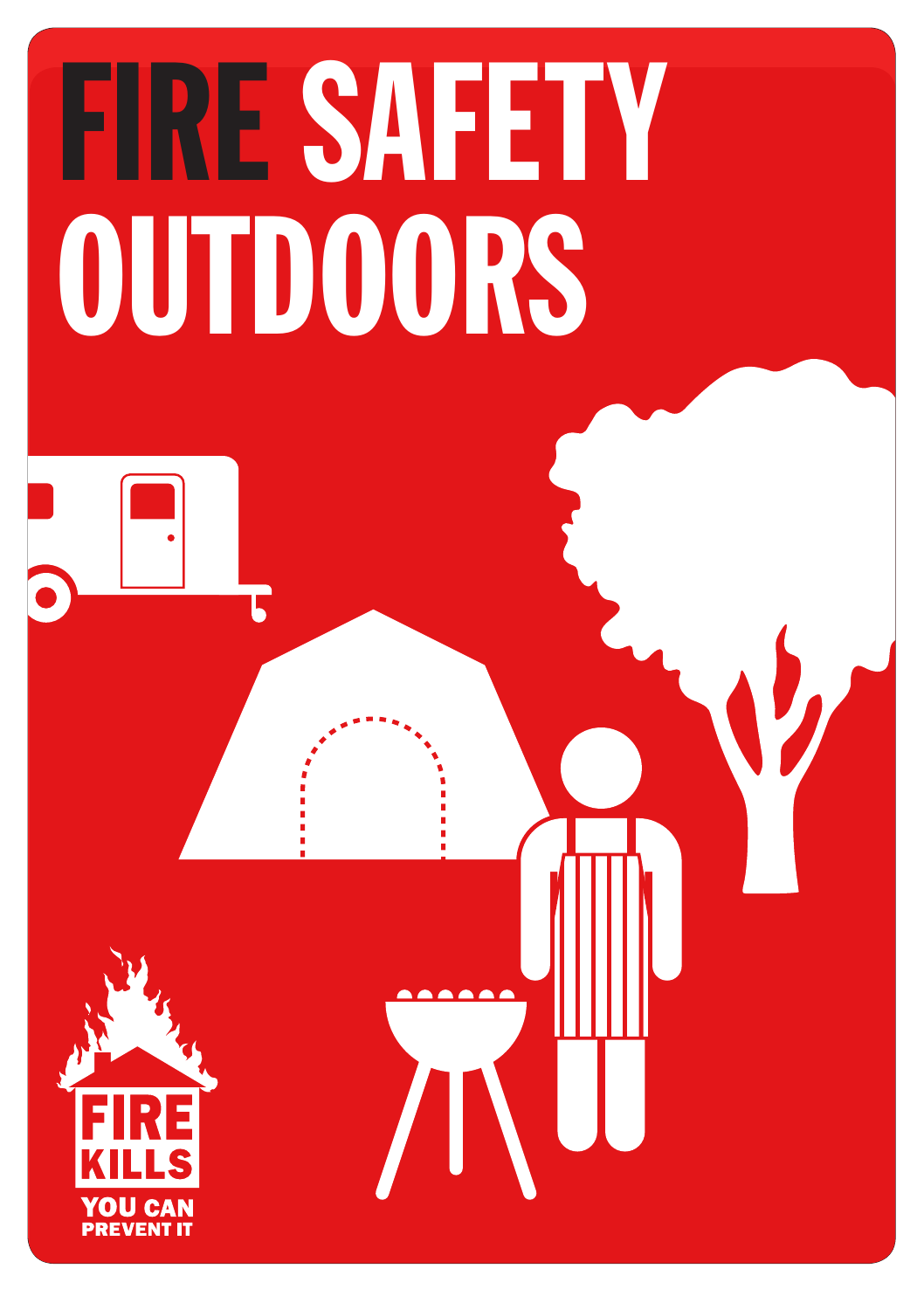## **Did you know?**

- **A fire can destroy a tent in less than 60 seconds.**
- **In England, on average 27,000 fires are started on grass, heathland and moorland every year. This is an average of 73 fires every day!**
- **On average 360 fires per year occur in caravans.**
- **50,000 fires occur in refuse and rubbish containers (including wheelie bins and skips) each year.**

Fire safety doesn't stop when you leave the house. This leaflet will help to keep you safe whilst enjoying the outdoors.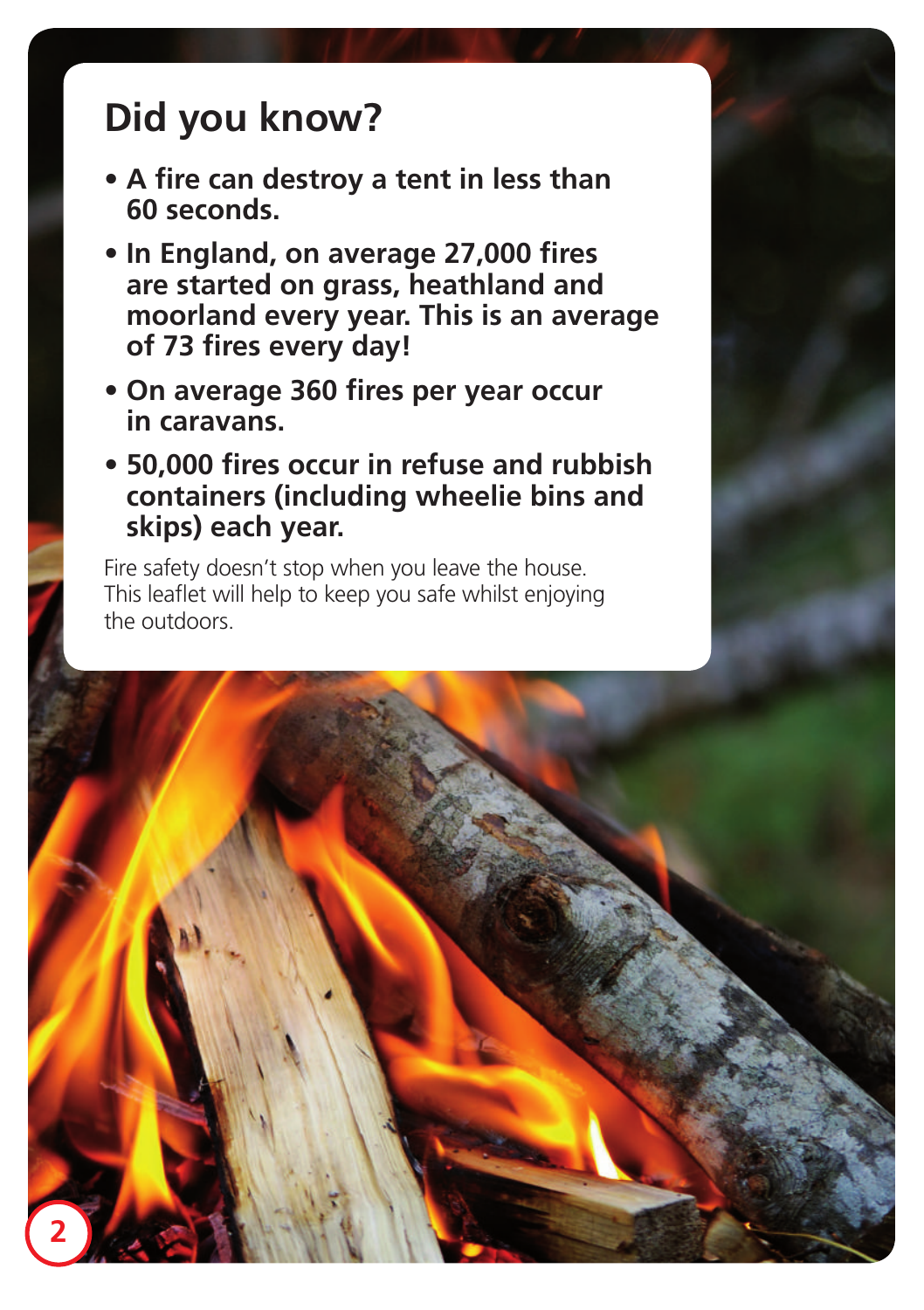## **Countryside safety**

 **Avoid open fires in the countryside. Always have them in safe, designated areas.**

- Put out cigarettes and other smoking materials properly before you leave your vehicle.
- Don't leave bottles or glass in woodlands. Sunlight shining through glass can start a fire. Take them home or put them in a waste or recycling bin.
- If you see a fire in the countryside, report it immediately.
- Don't attempt to tackle fires that can't be put out with a bucket of water – leave the area as soon as possible.
- Never throw cigarette ends out of car windows – they could start a fire and ruin surrounding countryside.

 **The Countryside Code contains further advice. For more information visit www.gov.uk/ government/organisations/ natural-england**



**Avoid open fires in the countryside**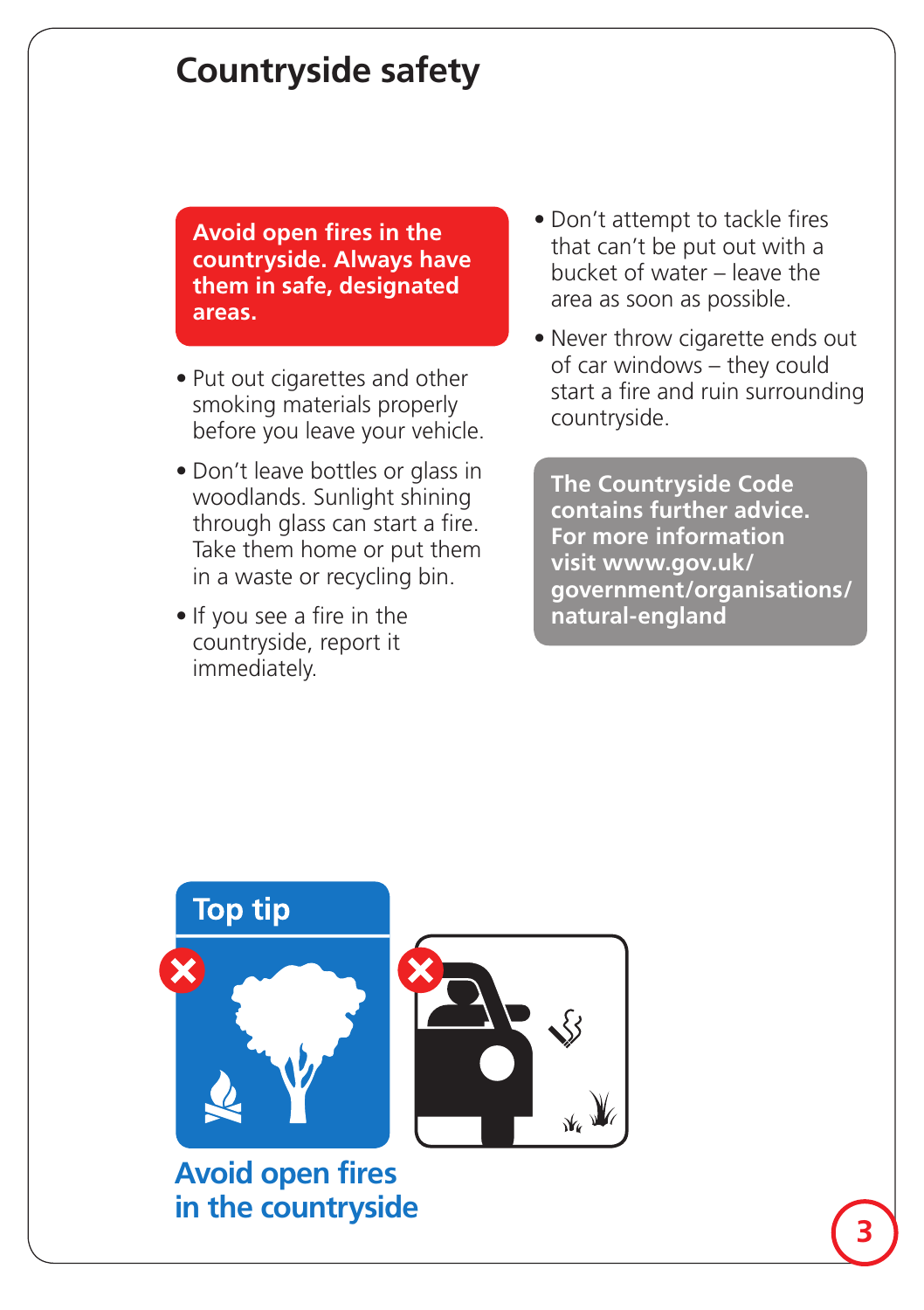## **Barbecue safety**

**Keep a bucket of water, sand or a garden hose nearby for emergencies.**

- Follow the safety instructions provided with disposable barbecues. Never use a barbecue indoors or in a tent.
- Never leave a lit barbecue unattended.
- Make sure your barbecue is well away from sheds, fences, trees, shrubs or garden waste.
- In the countryside or public park areas, only use disposable barbecues where there are specially designated areas and carefully follow the safety guidance.
- Use enough charcoal to cover the base of the barbecue, but not more (normally around 5cms or 2 inches).
- Keep children, pets and garden games away from the cooking area.
- After cooking, make sure the barbecue is cool before moving it.
- Empty ashes onto bare garden soil, not into dustbins or wheelie bins. If they're hot, they can melt the plastic and cause a fire.
- Enjoy yourself, but don't drink too much alcohol if you are in charge of the barbecue.

 **Never use petrol or paraffin to start or revive your barbecue; use only recognised lighters or starter fuels on cold coals.**



#### **Always keep water nearby 4**



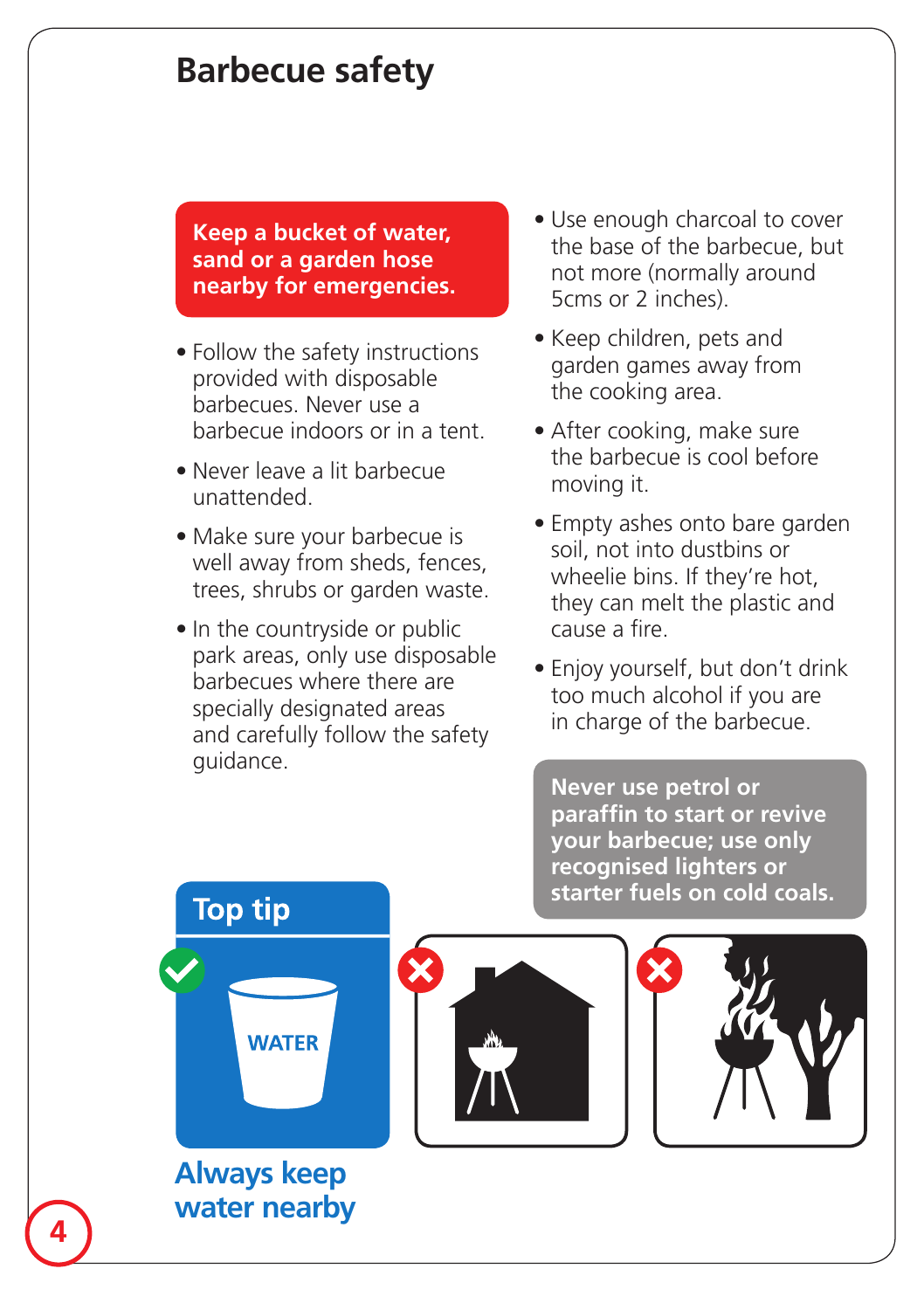#### **Gas barbecues**

 **Never store gas cylinders under the stairs – if there is a fire they might explode and block your escape route.**

- Store gas cylinders outside, away from direct sunlight and frost.
- Take care when turning bottled gas barbecues on and off.
- Make sure the tap is turned off before changing the gas cylinder.
- After cooking, turn the gas supply off first and then the barbecue control. This will stop any gas from leaking.
- If you suspect a leak, turn off the gas cylinder and try brushing soapy water around all joints, watching for bubbles.
- Make sure all joints are tightened, safe and secure.
- Change gas cylinders outdoors or in a well ventilated area.

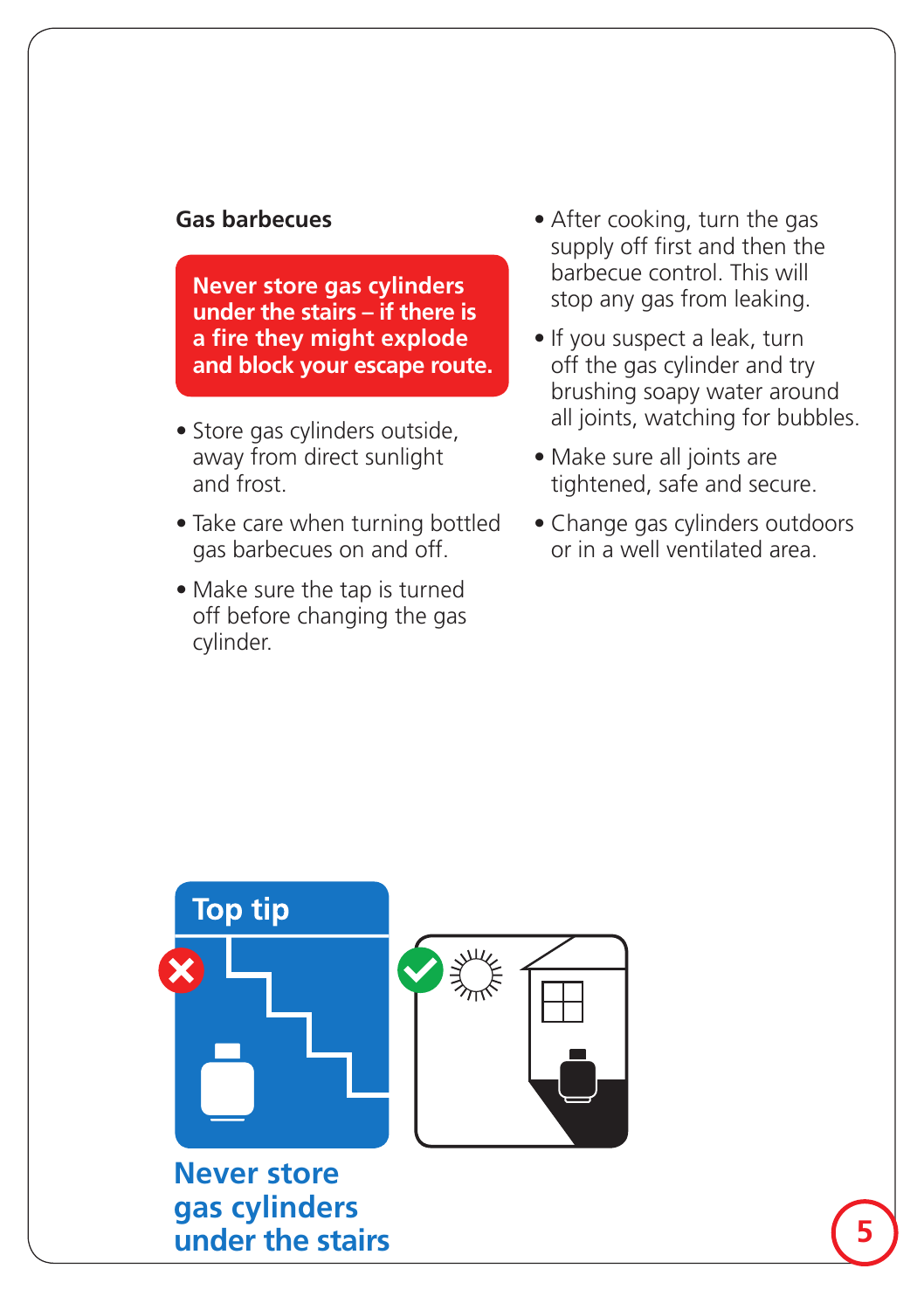## **Camping and caravanning safety**

**Ensure caravans and tents are at least six metres apart and away from parked cars, to reduce the risk of fire spreading.**

- Keep a torch handy for emergencies – never use lighted candles.
- Make sure you know the campsite's fire safety arrangements and check where  the nearest telephone is.

#### **Using gas cylinders**

- Don't use petrol or paraffin to light a solid fuel stove.
- Keep flammable liquids (such as petrol and gas cylinders) outside and away from children.
- Only change gas cylinders when they're completely empty and store them away from caravans and vehicles.
- Make sure the gas pipe connection is secure. If you suspect a leak, turn off the main cylinder valve.
- Never smoke whilst changing your gas.

#### **What to do if there is a fire**

- Keep calm and get everyone out as quickly as you can.
- Call the fire and rescue service and give the exact location. Give a map reference if possible, or give a landmark such as a farm or pub.

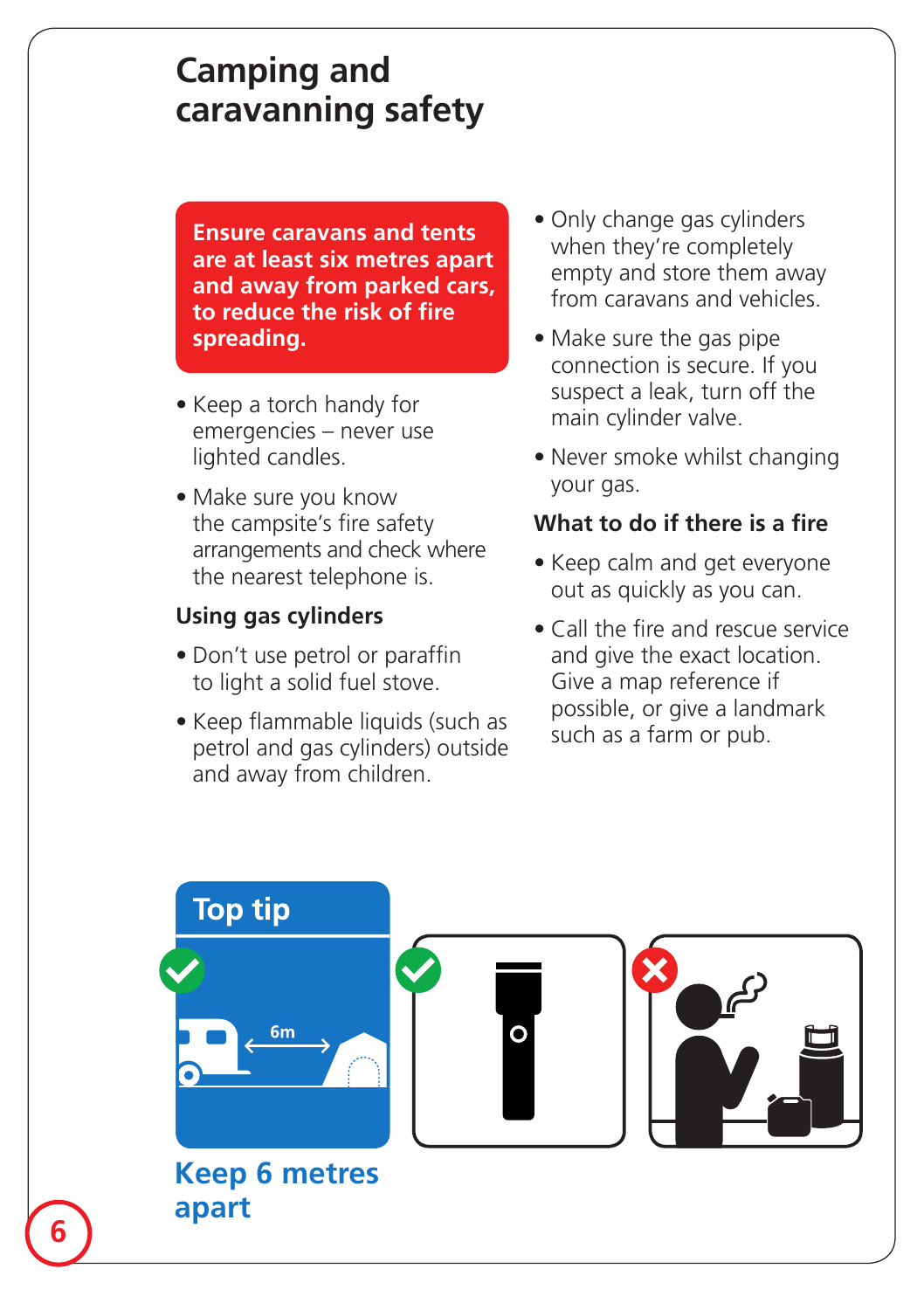#### **Staying in a tent**

#### **Never use candles in or near a tent – torches are safer.**

- Keep cooking appliances away from the tent walls as they could easily set alight.
- Never cook inside a small tent.
- • Don't cook near flammable materials or long grass, they can set alight easily.
- Make sure you know how to escape by cutting your way out of the tent if there is a fire.
- Make sure everyone knows how to put out clothing that's on fire – stop, drop and roll.
- • Don't smoke inside tents.



**Never use candles in tents**

#### **Staying in a caravan**

- Fit and test a smoke alarm in your caravan.
- Take special care when cooking – don't leave pans unattended.
- Turn off all appliances before you go out or to bed.
- Make sure ashtrays are made of a material that can't burn – and never smoke in bed.
- Don't dry clothes over the stove.
- Remove any litter and rubbish near the caravan to reduce the risk of fire spreading.
- Make sure the caravan is ventilated, and never block air vents, to avoid a build up of poisonous gases.

 **Consider keeping a fire extinguisher by the entrance, but always read the instructions before using it.**